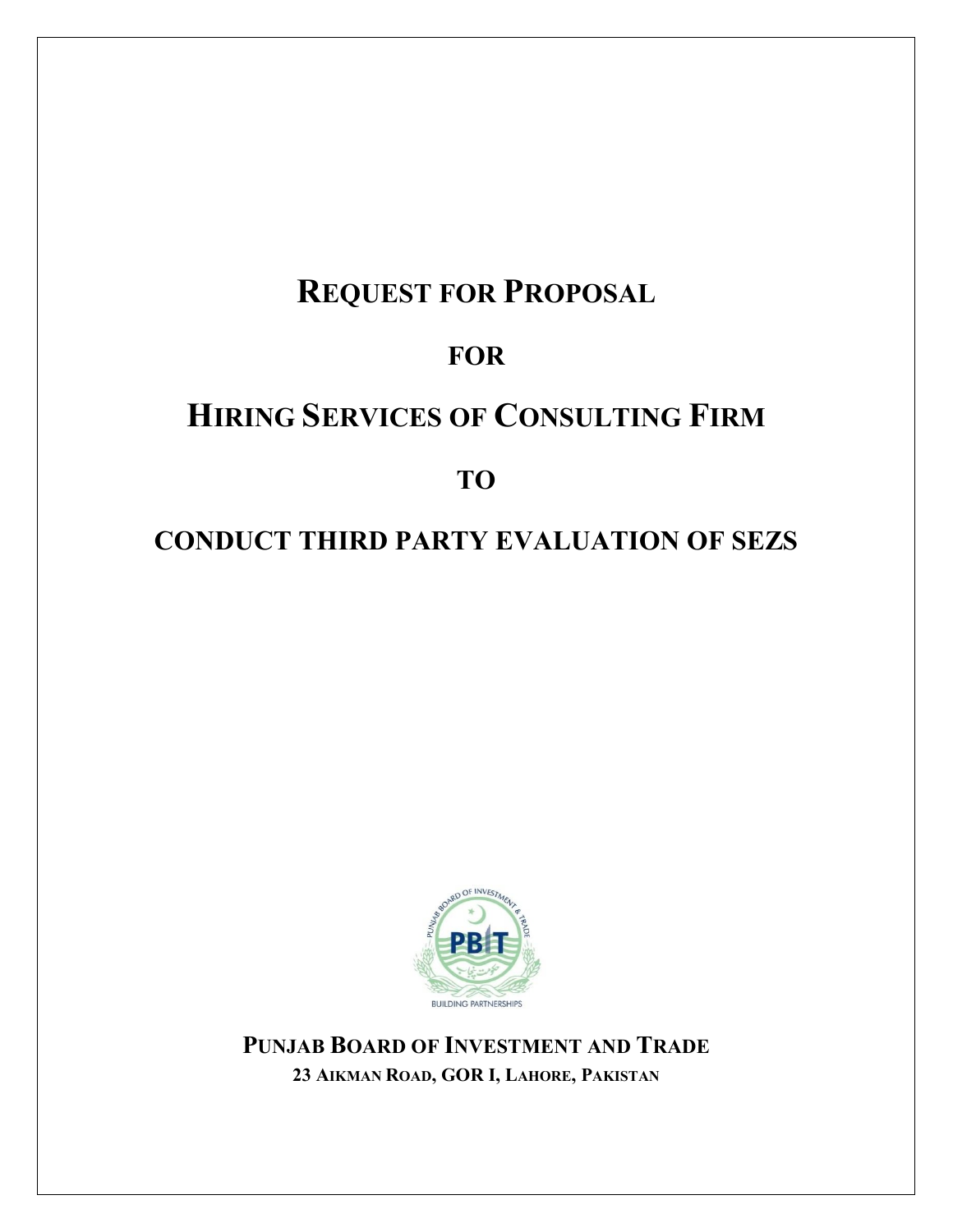#### **DISCLAIMER**

- 1.1. The information contained in this Terms of Reference (TORs) and Evaluation Criteria (EC) document or subsequently provided to applicants, whether verbally or in written form by or on behalf of Punjab Board of Investment (PBIT) and Trade or any of its employees, advisors or board members, shall be subject to the terms and conditions set out in this TORs and EC and any other terms and conditions subject to which such information is provided.
- 1.2. PBIT may, in its absolute discretion, but without being under any obligation to do so, update, amend, add to any of all of the provisions or supplement the information of this TORs and EC document or cancel the present invitation and call for fresh invitations. Such changes would be intimated to all applicants using this EOI and EC document.
- 1.3. PBIT reserves the right to reject any or all of proposals submitted in response to this TORs and EC request at any stage as per Punjab Public Procurement Rules 2014. PBIT also reserves the right to hold or withdraw from or cancel the process at any stage up to the final shortlisting.
- 1.4. Neither PBIT nor its employees or representatives will have any liability in case of nonreceipt of any correspondence from them to the applicant due to the postal delays.
- 1.5 Any documents/information provided by firms to PBIT shall become property of the PBIT that can be used by PBIT for any of its analysis or use.
- 1.6. Mere submission of EOI or shortlisting or issue of RFP does not vest any right in the applicant for being selected for the project.

## **2. BACKGROUND INFORMATION**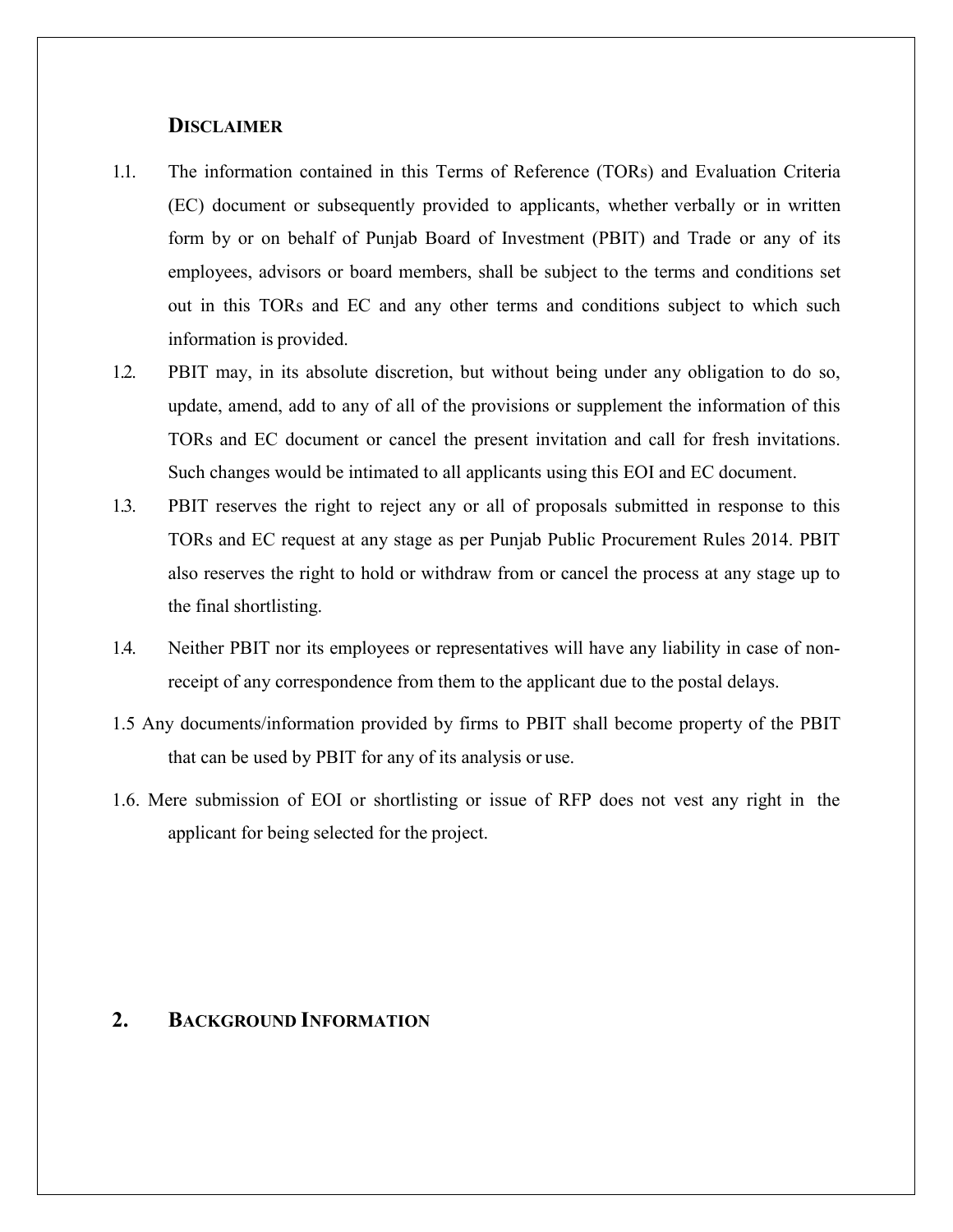#### **2.1. Client**

PBIT is a section 42 company of Government of the Punjab mandated to promote investment and trade in the province of Punjab. PBIT is the trade and investment promotion agency of the province of Punjab, Pakistan. Government of the Punjab, conscious of the importance of investment from the private sector in the development of the provincial economy, established PBIT in 2009.

In exercise of powers under Section 10 of the Special Economic Zone Act. 2012, the Special Economic Zone authority Punjab was constituted via Notification No. SO. INV/6- 227/2013 dated 24th January 2013, declaring PBIT as Secretariat of Special Economic Zone Authority, Government of the Punjab.

#### **2.2. Rational**

SEZ is commonly used as a generic global term for referring to any modern economic zone where business and trade laws differ from the rest of the country. The reasons for development of global SEZs were to provide enabling framework for enhancing trade, investment, jobs and industrial development. Financially libertarian policies were introduced regard investing, taxation, trading, quotas, customs and labor to attract international businesses in economy. Pursuant to similar objectives, the Government of Pakistan promulgated the Special Economic Zones Act, 2012 (hereinafter referred to as the 'SEZ Act 2012') on September 12, 2012.

In terms of Section 4 of the SEZ Act 2012, the Federal and Provincial Governments can establish SEZs by themselves or in collaboration with private parties under various modes of collaboration including PPP or exclusively by private sector.

The executive head of the Punjab Board of Investment and Trade (hereinafter referred to as the 'PBIT'), being provincial investment promotion agency, is *ex officio* member of following on behalf of Government of the Punjab:

**Board of Approval:** Section 5 of the SEZ Act 2012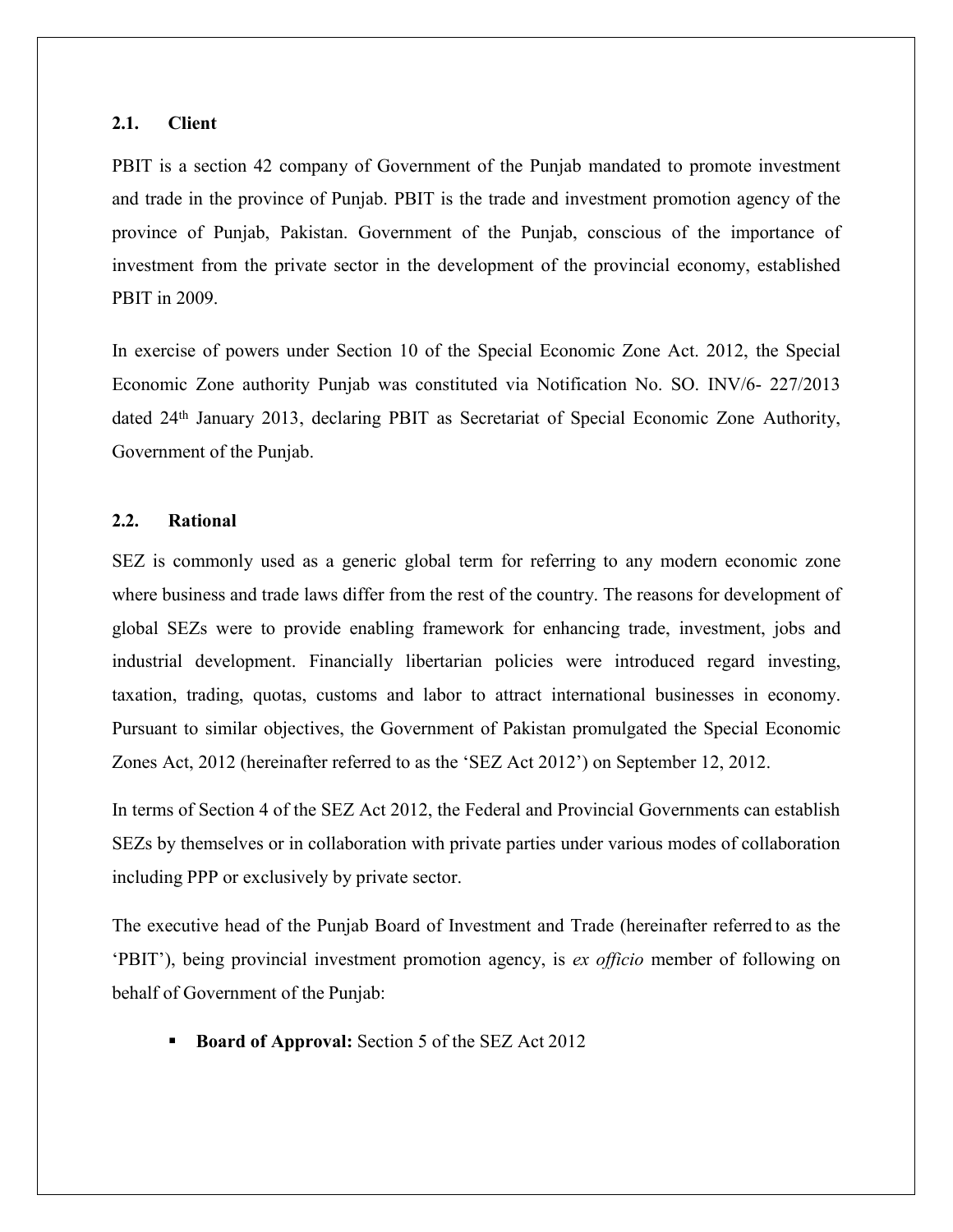- **Approvals Committee:** Section 7 of the SEZ Act 2012
- **SEZ Authority:** Section 10 of the SEZ Act 2012

PBIT being Secretariat of SEZA Punjab, facilitates investment in SEZs through investment promotion, advisory services and regulating certain key affairs in SEZs. This includes approval of granting SEZ Enterprise status, assist Zone Enterprises to avail incentives and benefits offered under SEZ Act. Making recommendations to the Government on all aspects of designation, approval, establishment, operation & regulation of special economic zones and supports public and private developers for establishment, administration and oversight of special economic zones in Punjab.

Under this component, PBIT seeks to acquire services of a professional consultancy firm / Joint Venture of not more than two (2) firms to

- $\triangleright$  Assist to monitor/assess the implementation of streamlined administration procedures in SEZs under Section 28; performance of Punjab's industrial estates/Special Economic Zones development & management companies i-e; PIEDMC & FIEDMC,
- $\triangleright$  Monitor the compliance of SEZ Enterprises with their obligation under zone regulations,

#### **3. Purpose**

PBIT is issuing these TORs and EC for inviting international and domestic firms / Joint Ventures to submit their interest in extending consultancy services.

In order to achieve the objectives set therein, Government of the Punjab has decided to undertake these specified tasks by sourcing consultancy services required for the project's implementation. PBIT looks forward to the firm/ company / joint venture extending consultancy services under these TORs to move ahead in conformity with the most advanced norms, in line with the laid down procedures for undertaking such tasks and to carry out the successful completion of the goals and objectives.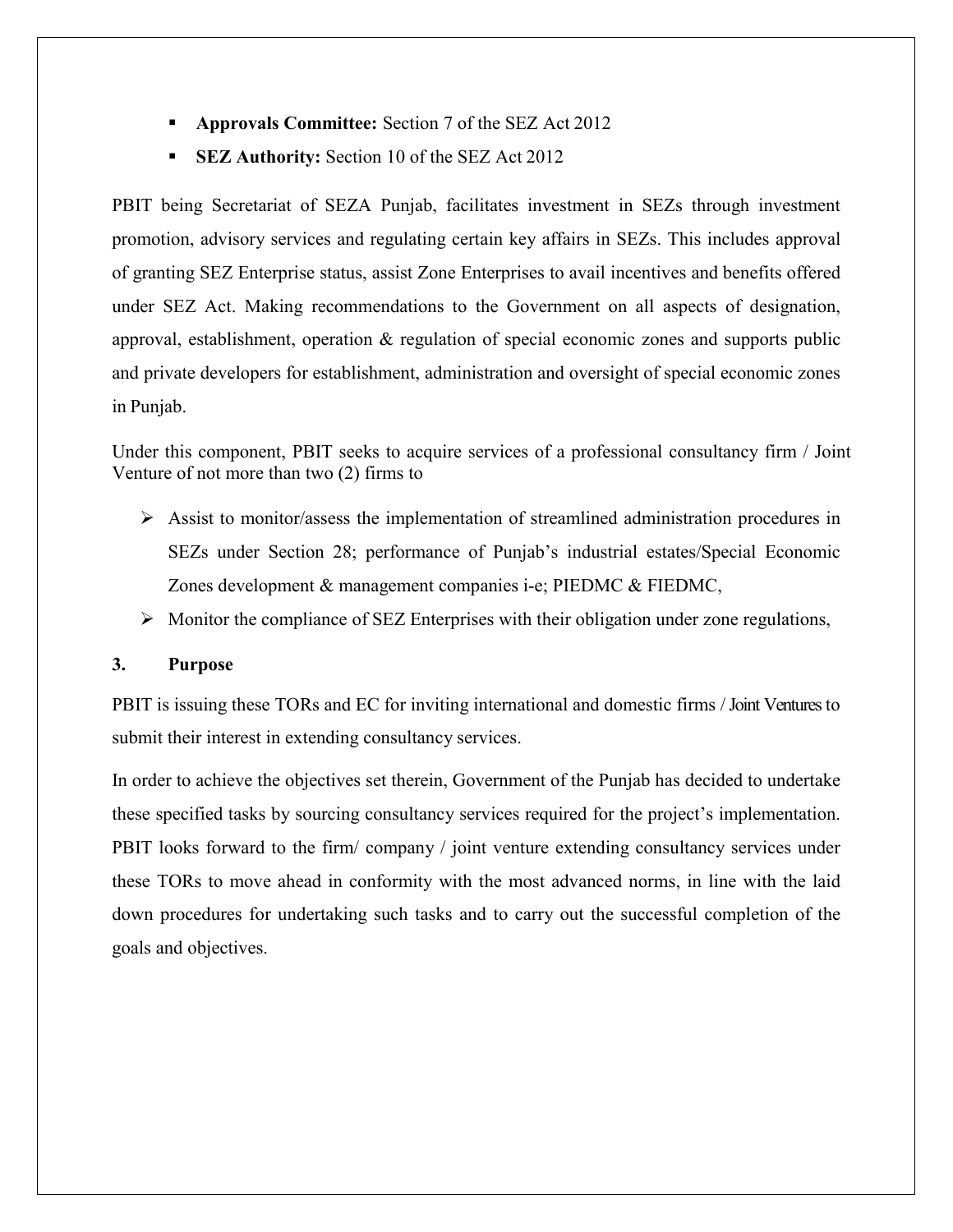### **4. Objectives**

The objective of the assignment is to:

- $\triangleright$  Undertake evaluation of SEZs as per their business rules, SEZ Act & Rules
- Mapping existing procedures and making recommendations to SEZA Punjab for reforming the processes and procedures

#### **5. Terms of Reference (TORs)**

#### **The consultant will be responsible to assess the following key responsibilities**

#### **5.1 Administrative matters**

- $\triangleright$  Number and level of positions/posts covered/hired and its rationale
- $\triangleright$  Assessment of procedure followed for the hiring
- $\triangleright$  Rationale of salaries and benefits availed by the staff
- $\triangleright$  Assess roles assigned to the staff against their positions and mechanism already developed if any;
- $\triangleright$  Evaluation of staff performance as per their role including additional charge (where applicable)
- $\triangleright$  Rationale for having multiple offices

### **5.2 Sale of plots**

- Procedure for the sale of plots followed before October and after  $8,2020$ including multiple allocations;
- $\triangleright$  Sale of plots in violation of SEZ Act, Rules and Regulations
- $\triangleright$  Status of payments received from allottees against liabilities
- $\triangleright$  Certification of SEZ Enterprises with regards to their operations/production/ surrender/ cancellation

### **5.3 Status of development in SEZs**

- $\triangleright$  Availability of utilities (electricity & gas) as per requirement of allottees
- $\triangleright$  Development of infrastructure (both inside and outside of SEZs) including distribution channels for electricity and other utilities
- $\triangleright$  Development at the plot level to facilitate allottees
- $\triangleright$  Feasibility of electricity/gas projects (future)

### **5.4 Status of Colonization in SEZs**

 $\triangleright$  Status of allottees with regards to their operations after getting SEZ Enterprise status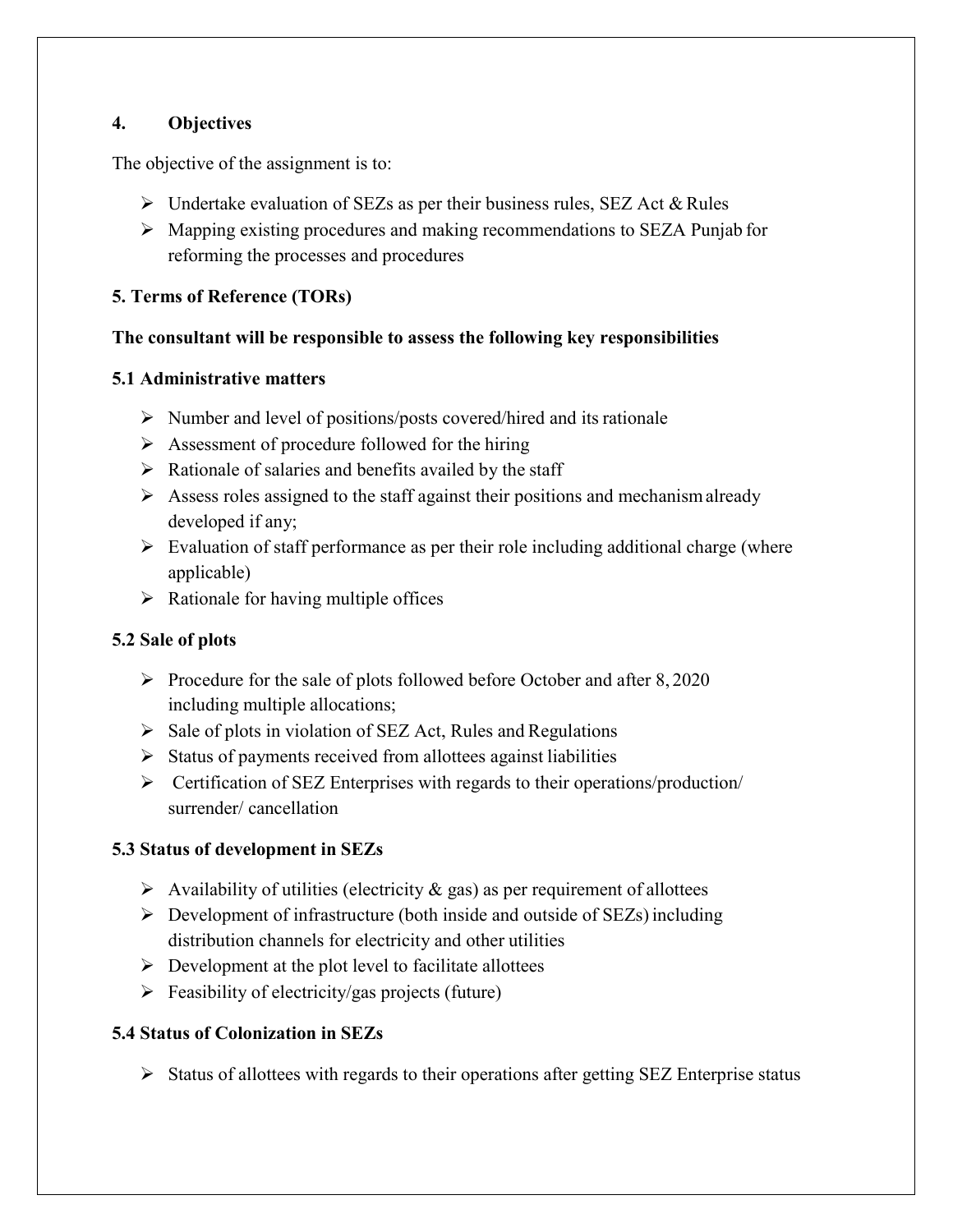- $\triangleright$  Status of allotees before or after SEZ status not applied for SEZ status
- $\triangleright$  Status of constructions of plants in SEZs
- $\triangleright$  Installation/availability of plant and machinery as per exemptions availed
- $\triangleright$  Duration/timelines for the import process of plant and machinery followed by the allottees
- $\triangleright$  Verification of plant & machinery (imported by allottees by getting exemption on duties) by the developers

### **5.5 Level of satisfaction of SEZ Enterprises in SEZs**

- $\triangleright$  One Window operation in SEZs
- $\triangleright$  Mechanism developed by developers for redressal of grievances

### **6. Scope of Services**

While carrying out this consultancy, the firm / joint venture shall coordinate with the concerned departments/agencies/companies of the Government of Punjab, in particular the Special Economic Zones Authority, Zone Developers, Industries, Commerce, Investment and Skill Development Department as required to fulfil the assignment. The work shall cover but not be limited to the aspects outlined in these Terms of Reference.

### **7. Reporting Requirements**

All reports shall be developed in English

### **8. Duration of Services**

3 months after signing of the contract

### **9. Mandatory Documentation**

The provision of the following documents is mandatory: -

a) Documents regarding legal status of the Consultant / Joint Venture (registration with the Securities & Exchange Commission of Pakistan or the Registrar of Firms, Federal Board of Revenue and Professional Bodies).

- b) List of relevant experience of the bidding firm / joint venture with respect to similar assignments handled.
- c) Audited statements of accounts for the last three years. In case of joint venture, of any one firm.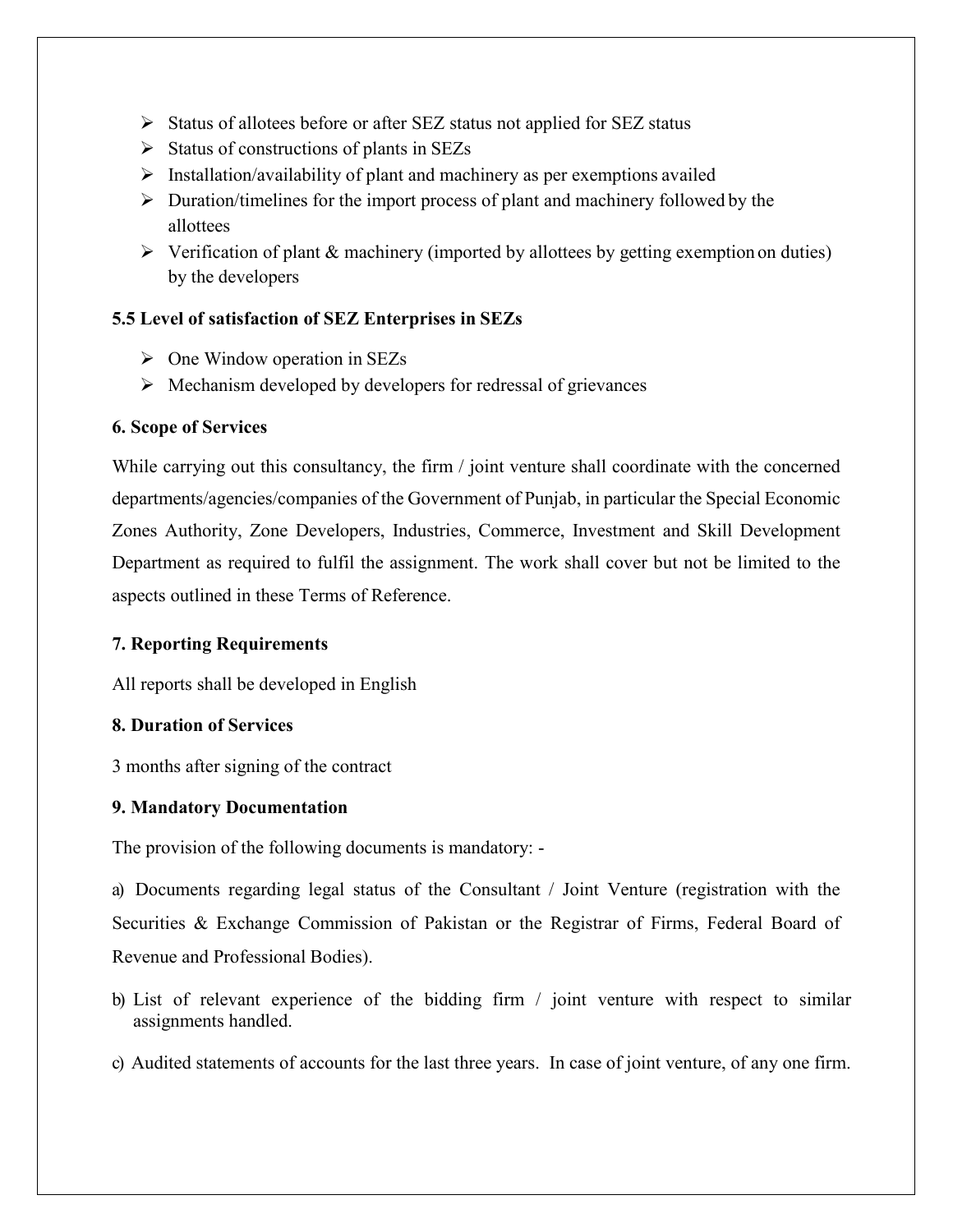d) CVs of key relevant staff to be assigned on the assignment with relevant experience of the task and assignment.

e) Undertaking that the bidding firm (all the firms in case of joint venture) has not been blacklisted or debarred by any Government/Semi-Government organization.

#### **9.1 Technical Proposal**

The Technical Proposal shall provide the information indicated in the following paras, for the description of the approach, methodology and work plan of the Technical Proposal:

a) A brief description of the organization and an outline of recent experience of the consultant/firm/joint venture on assignments of a similar nature are required. For each assignment, the outline should indicate the names of the professional staff who participated, duration of the assignment (starting and finishing dates) and the nature of the involvement.

b) Information should be provided only for those assignments for which the consultant/firm was legally engaged by the client.

c) Assignments and projects completed by individual professional staff working privately or through other consulting firms cannot be fully claimed as the experience of the firm, but can be claimed by the professional staff themselves in their CVs. Firms should be prepared to substantiate the claimed experience, if required. Firms can take credit of 50% of that experience towards them.

d) Comments and suggestions on the TORs including workable suggestions that could improve the quality/effectiveness of the project. PBIT shall not provide any facilities such as administrative support, equipment, etc., for the services.

e) A description of the approach, methodology and work plan for performing the project, covering the subjects including technical approach & methodology, work plan and organization & staffing schedule.

f) The list of the proposed professional team by area of expertise, the position that would be assigned to each team member, and their tasks.